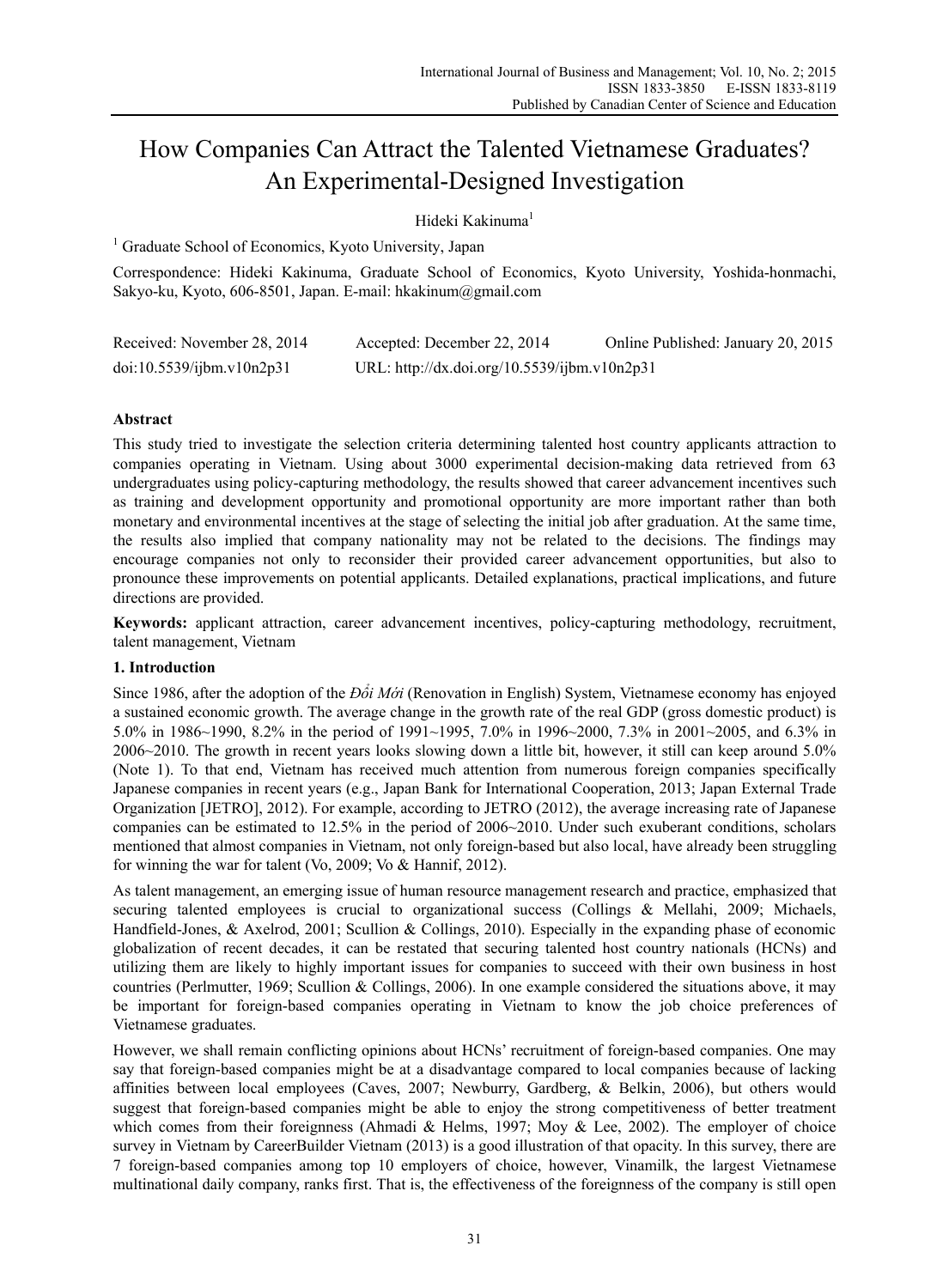to question under the Vietnamese condition. In another respect, we may have to consider that which selection criteria and type of incentives are more effective to attract the talented HCNs in Vietnam.

Therefore, this study tackled to identify the impact of factors on initial job choice decision-making in the case of Vietnamese university students. Specifically, the author evaluated several selection criteria which can be categorized to monetary, career advancement, and environmental incentives. Put simply, this study might be able to suggest both the most attracted selection criterion and incentives category.

## **2. Theoretical Background**

Recruitment, the first step of hiring employees, is particularly important because highly competent new hires are not only a source of competitive advantage but also critical for organizational survival (Ployhart, 2006; Taylor & Collins, 2000; Yu & Cable, 2014). More notably, hiring highly competent—talented— HCNs is one of the main concerns for multinational corporations because the utilization of HCNs as local insiders can be viewed as meaningful for both market competitiveness and local responsiveness (Evans, Pucik & Barsoux, 2002; Scullion & Collings, 2006). Thus, global talent management issues which discuss about managing talented employees across the globe have been occurring in recent years (e.g., Scullion & Collings, 2010; Tarique & Sculler, 2010).

Over the past few decades a considerable number of research have been made on the principles of recruitment and applicant attraction. As several remarkable reviewing literatures (e.g., Breaugh, 2008; Chapman, Uggreslev, Carroll, Piasentin, & Jones, 2005; Leavens & Chapman, 2009; Rynes & Barber, 1990; Rynes & Cable, 2003; Taylor & Collins, 2000) pointed out, the majority of research focused on applicants and their reactions how applicants react to individual recruitment practices. For example, there is a large amount of studies which have investigated the relationships between applicant attractiveness or job pursuit intentions and numerous criteria and practices such as salary, promotional opportunity, job characteristics, benefit packages, corporate reputation, applicant personalities, realistic job preview, social network, recruitment sources and recruiter behavior (e.g., Collins, 2007; Duffy & Sedlacek, 2007; Ehrhart & Ziegert, 2005; Han & Han, 2009; Moser, 2005; Robinson, 2003; Wanous, 1973). Although these studies suggest the importance of criteria which used in each study, a meta-analytic review by Chapman et al. (2005) confirmed that the characteristics of both the job and the organization (e.g., organization image, work environment, type of work) and perceived person-organization fit were two of the most important predictors of applicant attraction outcomes.

In view of these general understandings, let us consider the Vietnamese context. We have to admit that only few attempts have so far been made at the applicant attraction research by considering the case of Vietnam except for great works by Froese and his colleagues (e.g., Froese, Vo, & Garrett, 2010; Kim, Froese, & Cox, 2012). For example, Froese et al. (2010) investigated the applicability of the country of origin image framework in order to examine why job applicants are (or are not) attracted to foreign companies. As a result, Froese et al. (2010) pointed out three points; (a) The more positively Vietnamese university students perceive Japanese companies as providing career enhancing job characteristics; (b) The more positively Vietnamese university students perceive the technological development of Japan, the more attracted they will be to Japanese companies; and (c) The more Vietnamese students perceive Japanese as in-group oriented, the less they are attracted to Japanese companies. Another example, Kim et al. (2012) suggested that work-centric, money-oriented, and collectivistic Vietnamese job applicants might be more attracted to Japanese companies. Kim et al. (2012) also suggested that applicants who have a friend or a family member in a Japanese company were more attracted to Japanese companies because applicants may be regarded their closer person as a credible source of job information. Contrary to these studies using quantitative approach, Japan Institute for Labour Policy and Training [JILPT] (2010) used a qualitative approach to explore the opinion about job choice. Based on the interviews of 14 Vietnamese students studying in Hanoi, JILPT (2010) mentioned that students hope to get the job at a foreign-based or state-owned company which is operated in Vietnam because of the high salary (at foreign-based company), and high job security (at state-owned company). One interesting finding in JILPT (2010) is that Vietnamese students do not want to choose to work on overseas even though they prefer foreign-based companies. In this regard, some interviewees mentioned that Vietnamese people cannot imagine much about the staying in foreign countries for long-term to work because of lacking familiarities with foreign countries.

#### **3. Research Questions**

Considering the prior research, we may still be able to think what is more influential on applicant attraction of Vietnamese university students. The reasons are threefold as below. Firstly, although recruitment and applicant attraction have been objects of study for a long time, so far the study of these topics has been superficial under the Vietnamese context. Secondly, prior research which was conducted in Vietnam has the time course of investigation, and these were mainly focused on the attractiveness of not general but Japanese companies.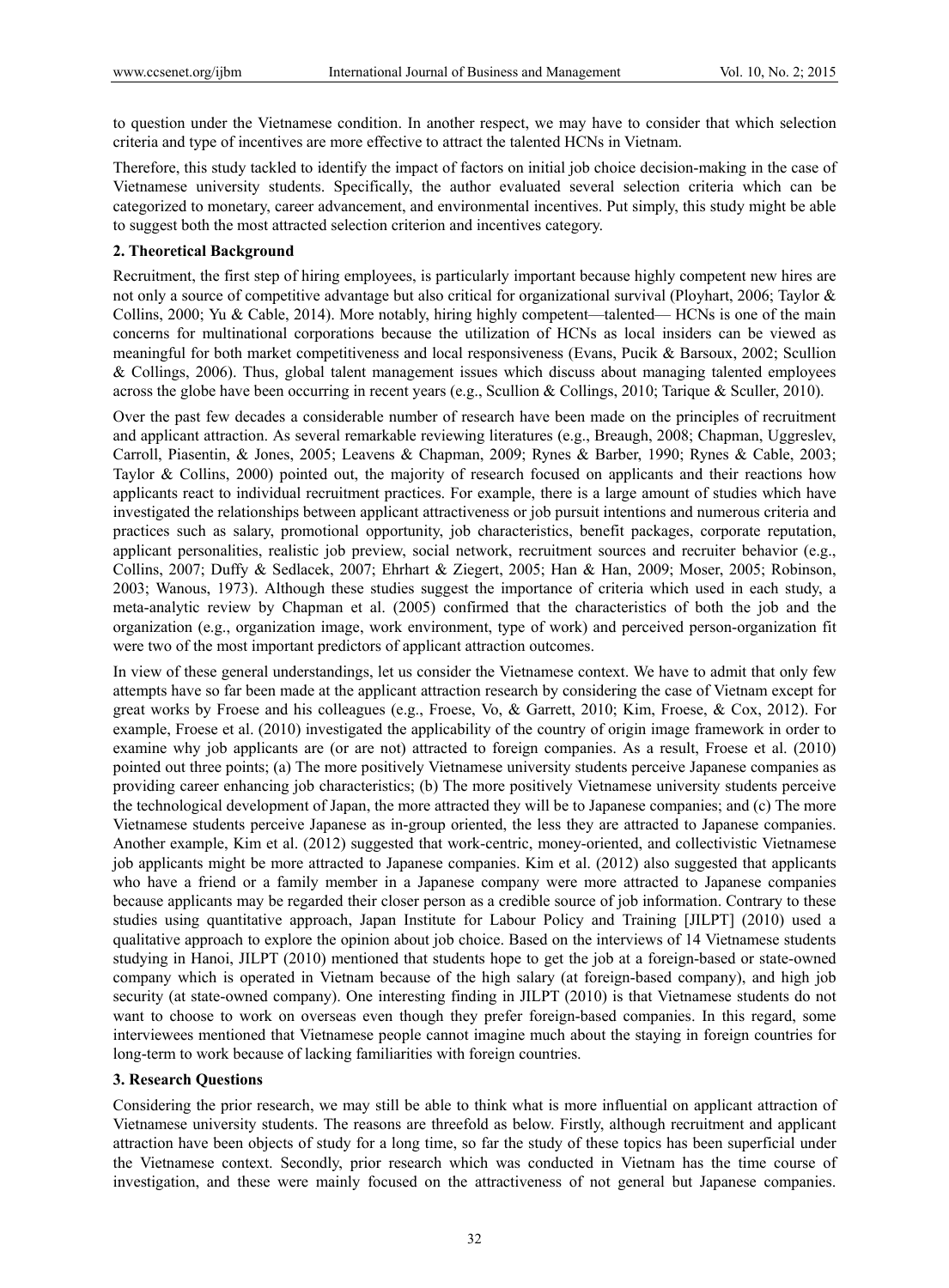Thirdly, moreover, rating individual criterion which is the way the prior research has taken may not be effective to capture the actual importance of each criterion (see, Chap.4.2 for details). Therefore, the author tackled to the exploratory research questions (RQ) below.

- RQ1: Which selection criterion is the more influential for the applicant attractiveness of Vietnamese university students in general?
- RQ2: Does the relationship between acquaintances who has worked at a Japanese company be effective for applicant attraction to Japanese companies?

## **4. Method**

## *4.1 Data and Sample*

The data used in this study were collected by the author on December 2013, at a Vietnamese prestigious university locating in Hanoi, Vietnam. Numerous students in the target faculty can converse in English well because they are attached to the international standard program taught in English, therefore, the original English version paper-based questionnaire was prepared. The author provided a printed questionnaire form for students in two business administration classes, and all already-answered questionnaires were collected. As a result, a total of 63 students answered the questionnaire validly. The respondents included 21 men (33.3%) and 42 women (66.7%), 39 third-year (61.9%) and 24 fourth-year (38.1%). Based on the observation in the university, the author regarded male-female ratio of respondents in this study as being unbiased. 35 respondents (55.6%) have a family or a friend who has experienced working at a Japanese company.

#### *4.2 Measurements*

The author chose the policy-capturing methodology, which is mainly developed in the industrial and organizational psychology research, to predict the relative importance of each considerable criterion. The reason for using this methodology is that policy-capturing is able to capture how people weight, combine, or integrate available information on decision-making (Aiman-Smith, Scullen & Barr, 2002; Karren & Barringer, 2002; Zedeck, 1977). Although a number of studies have been made on applicant attraction by using policy-capturing (e.g., Aiman-Smith, Bauer & Cable, 2001; Cable & Judge, 1994; Dunn, Mount, Barrick & Ones, 1995; Judge & Bretz, 1992; Rynes & Lawler, 1983), only few attempts have so far been made at in emerging countries like as Vietnam. Comparing to the direct questioning technique, policy-capturing may have several conceivable advantages; more realistic measurement, approach to deep psychological thought, and mastery of the interdependence of each information, for instance (e.g., Karren & Barringer, 2002). Illustration from the scene of job-choice decision-making may be informative to understand such advantages. When we make a decision, we may use numerous considerable factors—e.g., salary, working atmosphere, peer relationships, working hours, commuting time to work—through unconscious filtering. There is no doubt that people need 'everything is all arranged'; accordingly, we might answer 'highly important' to the questions asking the (absolute) importance of each factor directly. However, we might be determined the relative priority of things on a deep psychological level like as 'salary is more important even if I have to work with incompatible colleagues.' Under such assumption, direct questioning might not be regarded as a good tool which can capture the real thoughts. Policy-capturing is therefore valuable in this study to measure the relative importance which will be constructed after the unconscious thoughts.

In collecting data, the author made a bundle of fictional company profiles (scenarios) that modified the level of the five selection criteria (cues). The detail of cues and its levels are as described in Table 1, consisted of three incentive categories which were chosen based on the prior research; monetary (salary), environmental (company nationality, and job characteristics), and career advancement (promotional opportunity, and training and development opportunity). By crossing these cues, the scenarios created every possible combination. With five cues, at two or three levels each, the author used  $3 \times 2 \times 2 \times 2 \times 2$  design, resulting in 48 scenarios. It is ensured from this orthogonal full factorial design that we had no correlation among the criteria. This amount was within the range which Cooksey (1996) recommended, having a minimum of 40-45, a maximum of 80-90 scenarios. It can be considered that applying the full factorial design might have no problem in view of these facts, therefore, the total amount of the scenarios used in this study was forty-eight, the same as the whole amount of possible combinations.

Scenarios were provided in a state divided into four pages with random shuffling. The participants answered the attractiveness how much he or she was attracted to each scenario on 5-point scale that ranged from 1 ('strongly not preferable') to 5 ('strongly preferable'). The author ordered the participants not to return and compare to previous scenarios to keep the consistency of answers.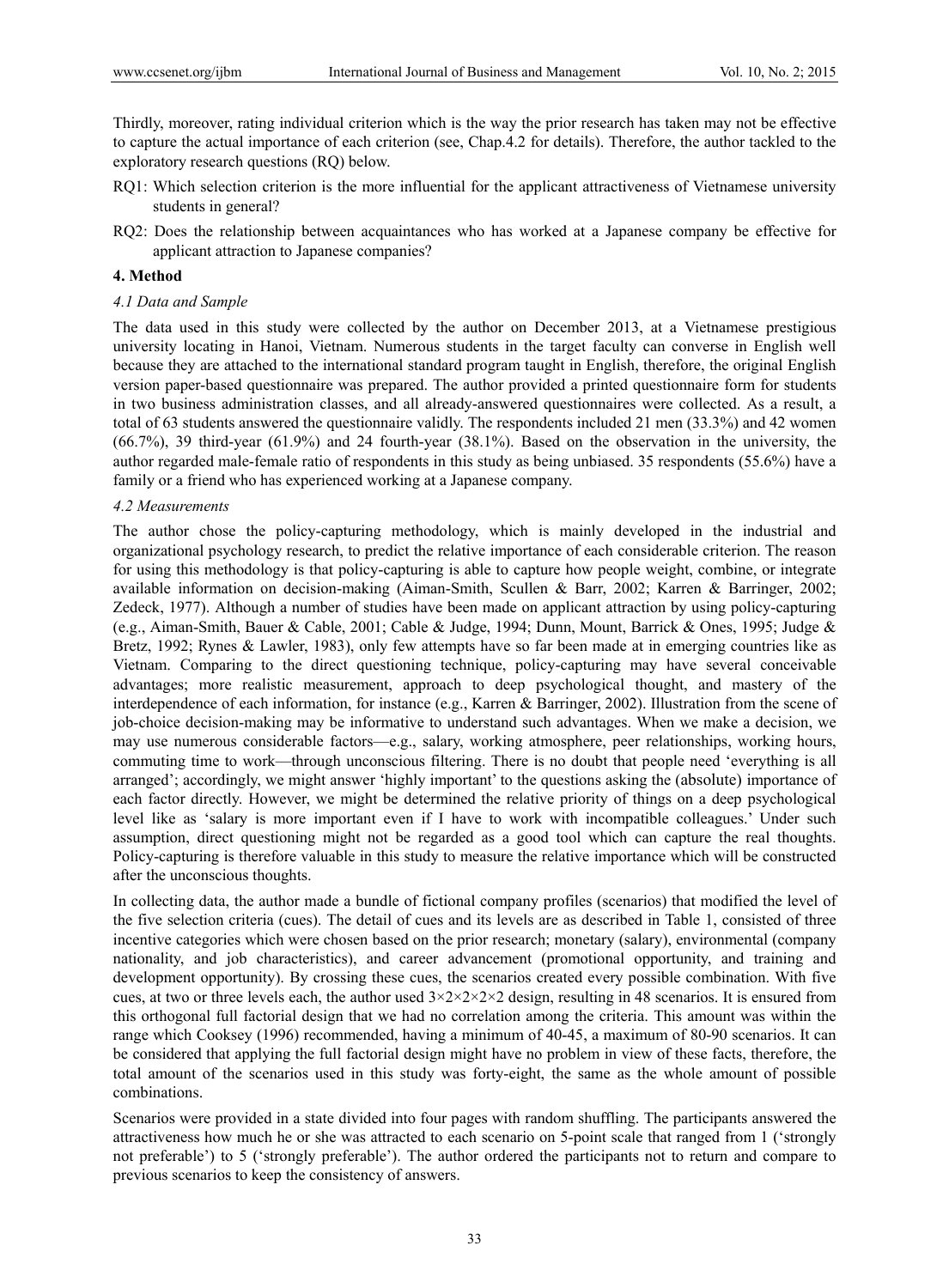| Incentive category | Cues                                 | Levels                                   |  |
|--------------------|--------------------------------------|------------------------------------------|--|
| Monetary           |                                      | Above average                            |  |
|                    | Salary                               | Average                                  |  |
| Environmental      |                                      | Vietnamese                               |  |
|                    | Company nationality                  | Japanese                                 |  |
|                    |                                      | Others (Neither Vietnamese nor Japanese) |  |
|                    | Job characteristics                  | Desirable for you                        |  |
|                    |                                      | Undesirable for you                      |  |
| Career advancement |                                      | Sufficient                               |  |
|                    | Training and development opportunity | Weak                                     |  |
|                    | Promotional opportunity              | Sufficient                               |  |
|                    |                                      | Weak                                     |  |

## Table 1. List of cues and levels

The one example of scenario is as noted hereinafter; underlined words which indicate the level of cues have varied by every scenario. In the actual scenarios, underline does not exist.

The company is Vietnamese company. They will provide your undesirable job, and average salary. And also, there are weak promotional opportunities, and sufficient training and development opportunities.

## *4.3 Means for Analyzing*

In this study, the evaluation of each scenario is considered as a separate decision. With 48 scenarios and 63 respondents, the author collected 3024 experimental decisions including missing cases. Put simply, from another standpoint, policy-capturing can lead us to collect the certain amount of sample from a limited number of respondents, and that amount can be tolerated to take statistical analyses. Before analyzing, the level of each cue was coded to 0 for lower and 1 for higher, except the company nationality. The company nationality was coded by two dummies; company nationality [Vietnam] (0 for Japanese and others, 1 for Vietnamese), and company nationality [Neither Vietnamese nor Japanese] (0 for Vietnamese and Japanese, 1 for others). As the author mentioned above, there is no correlation among these coded variables because of the orthogonal full factorial design. Finally, the author putted all the data into the single dataset to address the nomothetic questions which concerns the outcomes in general among numerous decision-makers. Thus, in the dataset, the row indicates a decision to a scenario, and the column consists of applicant attractiveness to that scenario, selection criteria (coded) of that scenario, and individual variables of the respondent.

The data were analyzed using two analyzing techniques. One is multiple regression analysis for RQ1 to determine the degree to which attractiveness of the company had been affected by five selection criteria the author chose. In these analyses, five criteria—company nationality, job characteristics, salary, promotional opportunity, and training and development opportunity—were assigned to the independent variables, and individual characteristics such as gender and university year were used as control variables. Company profiles which include independent variables (dummy variables of selection criteria) were provided by the author, and after, the respondents answered the dependent variable (applicant attractiveness) of each profile. Therefore, the author considered that it can be avoided common method variance which might be occurred when we collected both predictors and criterion variables from a single individual. The results of multiple regression analyses interpreted that the standardized partial regression coefficient of each criterion implies the relative importance of that criterion. The other is independent-samples t-test for RQ2 to check the effectiveness of the personal relationship in decisions. The author compared the mean of applicant attractiveness to Japanese companies with groups which are divided by the existence of families or friends who have worked at a Japanese company.

#### **5. Results**

Table 2 summarizes the results of multiple regression analyses. After omitting the missing cases, the author finally used 3009 experimental decision cases for analyzing. All of three models examined are significant at the 0.1% level, and its coefficient of determination might be considered as sufficient. As the analysis by using all samples indicates, four of the five selection criteria excepting the company nationality are significant predictors of applicant attractiveness. Out of these, training and development opportunity (.357) is the most influential selection criterion for Vietnamese university students choosing a company as their first job after graduation. Other criteria will be shown hereinafter in descending order of impact; promotional opportunity (.338), job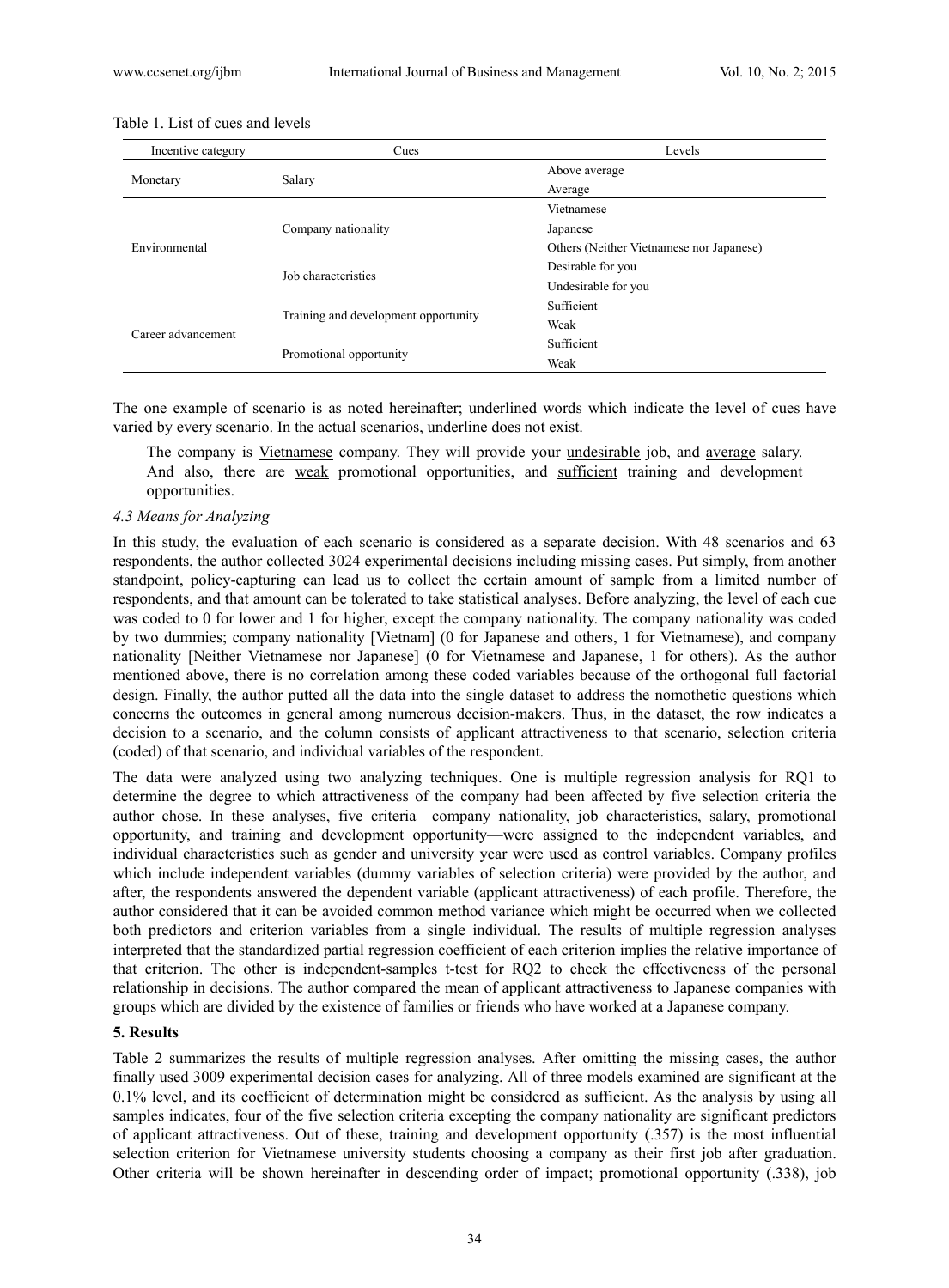characteristic (.223), and salary (.198). Job characteristic and salary have relatively low weight in the decision. The company nationality is not statistically associated with more attractiveness in the case of Vietnamese companies, but 10% significance level can be found in the case of neither Vietnamese nor Japanese.

|                                                       | All                  | Gender        |            |
|-------------------------------------------------------|----------------------|---------------|------------|
|                                                       |                      | Male          | Female     |
|                                                       |                      |               |            |
| Company nationality [Vietnamese]                      | .003                 | $-0.014$      | .010       |
| Company nationality [Neither Vietnamese nor Japanese] | $-.029$ <sup>†</sup> | $-.044$       | $-.022$    |
| Job characteristic                                    | $* *$<br>.223        | .233          | .219       |
| Salary                                                | $* *$<br>.192        | **<br>.180    | .197       |
| Promotional opportunity                               | $* *$<br>.338        | $***$<br>.312 | **<br>.351 |
| Training and development opportunity                  | $* *$<br>.357        | .335          | .368       |
| $R^2$                                                 | .414                 | .384          | .428       |
| Adjusted $R^2$                                        | .400                 | .368          | .414       |
| N                                                     | 3009                 | 1004          | 2005       |

Table 2. Multiple regression of applicant attractiveness

*Note*. Control variables were abbreviated in this table. All models are significant at the 0.1% level. \*\* = p<.001, \* = p<.010,  $\uparrow$  = p<.010,  $\uparrow$  = p <.000.

The analyses using samples which were identified through the use of gender indicated that, in both male and female samples, training and development opportunity most strongly influenced the applicants' feeling of attraction to an organization, with promotional opportunity having the next strongest influence. The third and fourth are job characteristic and salary, thus, the rank order of relative importance is the same as in all samples. The company nationality is not statistically related to attractiveness in both female and male samples.



Figure 1. T-test for applicant attractiveness to Japanese companies

The result of t-test was shown in Figure 1. About the applicant attractiveness to Japanese companies, there was not a significant difference in the scores for having a family or a friend who has worked at a Japanese company  $(n=560, \text{ mean}=2.75, \text{ SD}=1.19)$  and not having  $(n=448, \text{ mean}=2.75, \text{ SD}=1.06)$  conditions;  $t(988.870)=0.035$ , p=.972.

### **6. Discuss sions**

The author would like to discuss the threefold. First, let us consider the reason why applicants may have put much value on career advancement opportunity. It is clear that training and development opportunity and promotional opportunity are two of the most influential selection criteria among respondents. The author thought there are two possibilities. One is related to the incomplete Vietnamese educational system. As scholars (Trung & Swierczek, 2009; Truong & Metzger, 2006) pointed out, there are mismatches between skills development in universities and employees' needs. It caused that educational system capable of responding appropriately to companies' demands is not fully consolidated (Nguyen & Truong, 2007; Vo, 2009). The other possibility, which is linked with something previously mentioned, is about salary progression. The following are a few examples to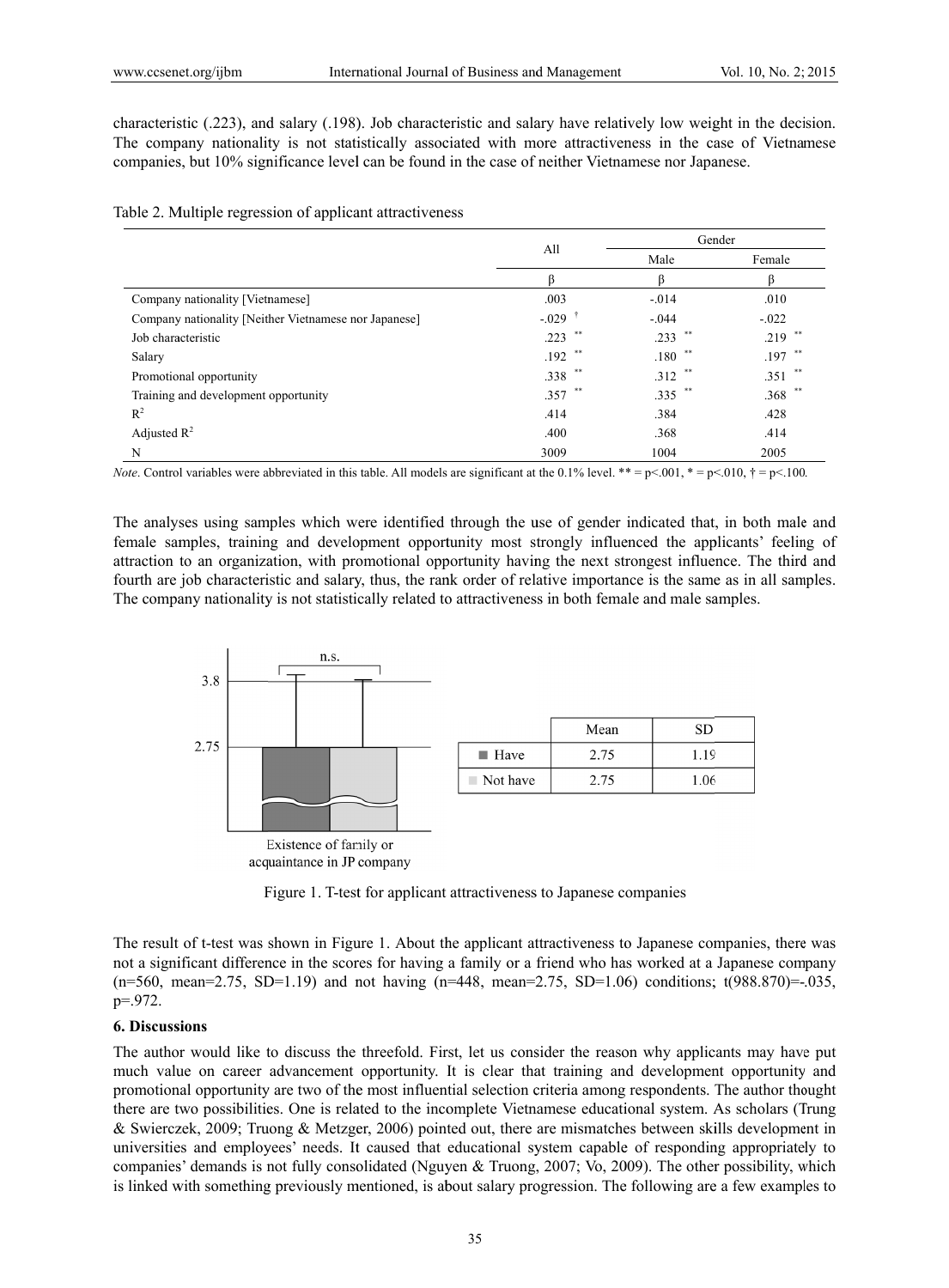show the importance of training and development opportunity to salary progression. Firstly, JETRO (2012) mentioned that the gap between the average salary of the staff and that of the manager is about 2.5 times. Secondly, under the Vietnamese labor law, employers should provide 7% higher salary to employees who have already attended vocational training than employees who have not (Note 2). All of this amounts to saying that employees should have to continue learning the topics related to their job to get higher ranks and salaries.

Second, contrary to the expectations, company nationality may not be important for applicants. As the author cited in the part of theoretical background, prior research mentioned that applicants may have shown the higher attractiveness to Japanese companies if he or she has an acquaintance worked at a Japanese company (Kim et al., 2012), and that applicants may prefer multinational corporations (MNCs) rather than small and medium-sized enterprises (SMEs) (Ahmadi & Helms, 1997; Moy & Lee, 2002). According to Vietnam, General Statistical Office of Vietnam (2013), almost 98% of Vietnamese companies are small and medium-sized, especially about 60% companies are operating less than 10 employees. Therefore, the author thought to be re-coded Japanese and other countries' companies as MNCs, and Vietnamese companies as SMEs, in relative terms. That is, it can be said that Japanese and other countries' companies may have preferred than Vietnamese companies, under all conditions or a specific situation. However, as Table 2 and Figure 1 indicate, the results imply that applicants might not have a preference of company nationality in choosing among these companies. One possibility is to assume that applicants might not perceive the differences in job attributes between Vietnamese companies and foreign-based companies. For instance, there are several Vietnamese multinational companies (e.g., Vinamilk, FPT, Viettel, Vietnam Airlines, & Kinh Do Corporation) who have received high attractiveness of Vietnamese applicants (see, Career Builder Vietnam, 2013). And there is another possibility that applicants might not be able to show different tendencies in choosing a company by reason of unfamiliarity with foreign countries, as JILPT (2010) mentioned.

At last, we shall discuss about the meaning of the results to companies in Vietnam not only Vietnamese but also foreign-based. The results have differences among general assumption and prior research which emphasizes the importance of salary as an important attribution (e.g., Aiman-Smith et al., 2001; Rynes, Schwab & Heneman, 1983), therefore, almost companies in Vietnam might have to reconsider their recruitment strategies. But the author would like to be concerned here only the case of its in Japanese companies. In the personal interviews, several HR Directors in Japanese companies operating in Vietnam mentioned that their powerful resources to attract talented HCNs are (a) referring from employees, and (b) providing higher salaries (Note 3), however, the results acutely pointed out that applicant attractiveness is not highly affected by both salary and social networks. That is, it is not to be denied that Japanese companies should have to reduce this gap to attract talented university graduates better. But, following in the comments from HR Directors, we may have to take notice of the idea that applicants and employees might be shown the different preferences. Namely, graduates may be attracted by intrinsic motivation; on the other hand, employees may be attracted by extrinsic motivation. For example, the one thing can be assumed that people in the transition from university to the company might not give much weight to the higher salaries; on the contrary, people already enrolling on company might give much attention to salary.

#### **7. Conclusion**

In this study, the author examined the relative importance weight of selection criteria which are used to be attracted the first job after graduation from university, by considering a case of Vietnam. Using about 3000 experimental decision-making data retrieved from high-ranked Vietnamese university students who are majoring business administration, the author found that training and development opportunity most strongly influenced the applicant attraction to an organization, with promotional opportunity having the next strongest. At the same time, the results imply that Vietnamese students may not be less attracted from higher salary and specific nationality of the company. In other words, it can be said that Vietnamese graduates may prefer career advancement incentives rather than monetary and environmental incentives on the initial job choice decision-making. These findings may have both research and practical implications as below.

The academic implication of this study is not only the investigation of applicant attraction in emerging countries like as Vietnam, but also the adaptation of policy-capturing methodology to Vietnamese new graduates' job choice decision-making. As the author had mentioned before, there are only a few academic debates on applicant attraction under not only the Vietnamese context but also other emerging countries. In addition, seeing on a global basis, not many attempts have so far been made at applicant attraction research by using policy-capturing. In this study, focusing on the emerging field and adapting newly method were able to find out the renewed consideration that the relative importance of salary is lower than the existing assumption which regarded salary as an important factor for the applicants, for instance.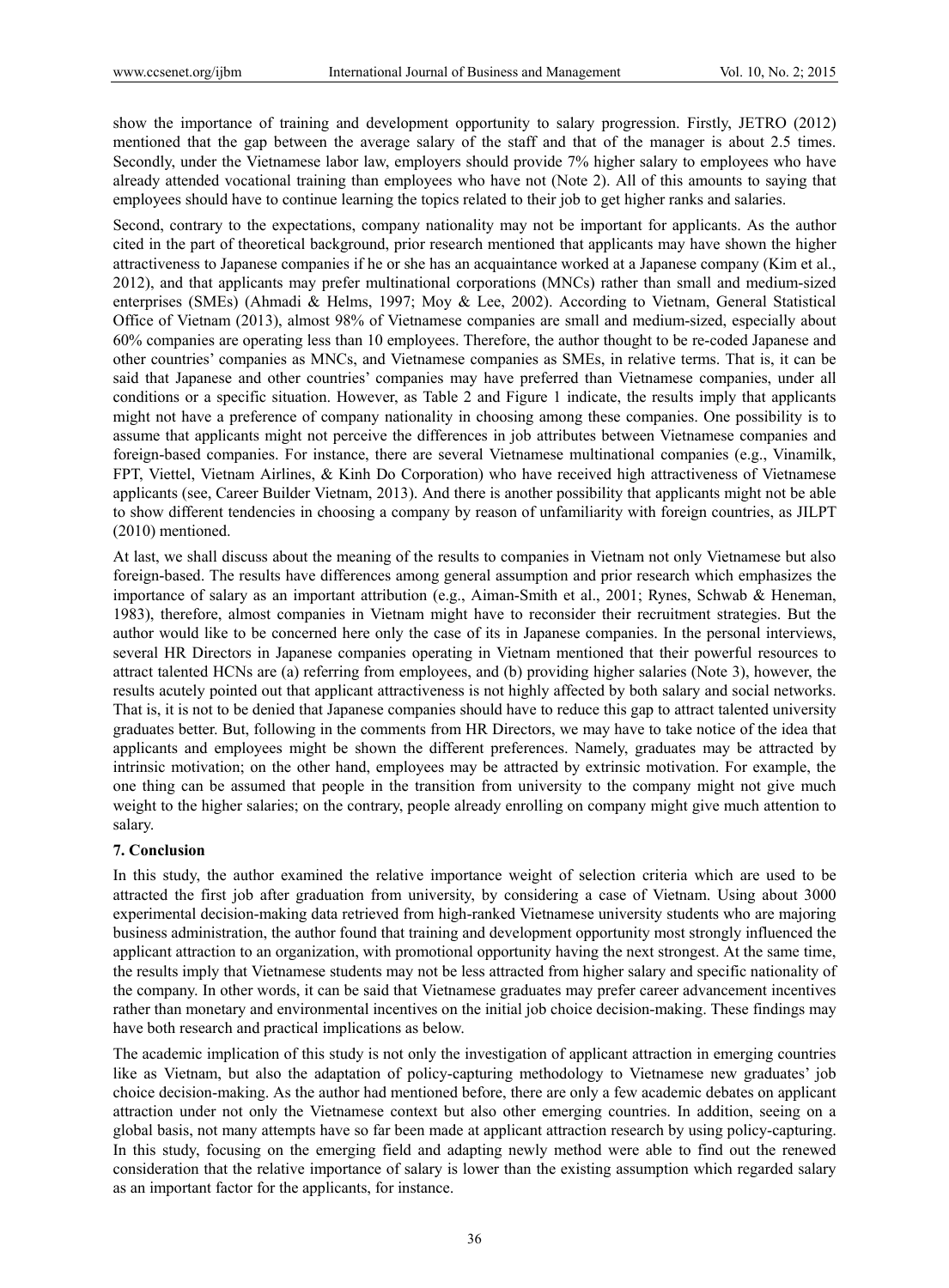There is a practical implication for foreign-based companies operating in Vietnam, which may offer some insights to succeed their recruitment activities. The results suggest that companies should have to reconsider their provided career advancement opportunities and its allocation methods. In detail, improving not only in-house training and development opportunities but also promotional opportunity, and promoting these facts to potential applicants are more important to attract the talented HCNs. In other words, there is a possibility that graduates are not attracted by higher salaries on choosing their initial job, in contradiction to the general perception. Moreover, specifically to Japanese companies in Vietnam, they may have to reconsider making a stronger employee value proposition to attract talented undergraduates by utilizing the employees' social networks.

Although this study might be able to provide several implications, the author has to admit several limitations in this study. One is about selecting a target sample. As mentioned before, this study was based on the data from 63 respondents who are belonging in the same faculty in a university. These respondents might be suitable to capture the thought of talented potential job applicants in the management major studying in Hanoi, however, there is a little possibility that they might not be a representative of talented Vietnamese university students in general. Added to this, the author should mention that the amount and divergence of respondents might not enough to be a more powerful investigation even though more than 3000 experimental decisions were used for analyzing. The other is about survey methods. By considering the procedural dilemmas of policy-capturing (see, Karren & Barringer, 2002), the author limited the number of cues and levels to avoid information overload for the respondents. That is, there remains the possibility that other more important factors might be missed.

Despite these limitations, this study provides an example to conduct the applicant attraction survey in emerging country using policy-capturing methodology. For further consideration, the author would like to settle the three considerable directions. First, to generalize to other groups, we should conduct the same or similar survey at other faculties, universities, and cities. Added to these, comparative study among emerging countries in Asian region may be interesting, to investigate the most suitable country to attract talented university students to Japanese companies as an initial working place. Second, to complement the lack of reflecting considerable job attitudes, we should take some interviews for further understanding of the Vietnamese graduates' job choice decisions. Moreover, we also have to struggle with the mastery of the procedural dilemmas for collecting the data. For example, it may make more sense to take a fractional factorial design on policy-capturing which has a number of similarities to the conjoint analysis (see, Aiman-Smith et al., 2002).

#### **Acknowledgments**

This study was supported in part by grants from Kyoto University Asian Studies Unit. An earlier version was presented by the author at the *Paris Colloquium on Human Resource Management in Asia: Distinctiveness of Asian Human Resource Management?*, which was held in Paris, France, 17-18, September 2014; with Xiang Yin (Graduate School of Economics, Kyoto University, Japan), Nham Phong Tuan (VNU University of Economics and Business, Vietnam) and Naoki Wakabayashi (Graduate School of Management, Kyoto University, Japan). The author totally reconstructed that presentation, therefore, only the author takes full responsibility for the wording and content of this article.

## **References**

- Ahmadi, M., & Helms, M. M. (1997). Small firms, big opportunities: The potential of careers for business graduates in SMEs. *Education + Training*, *39*(2), 52–57. http://dx.doi.org/10.1108/00400919710164134
- Aiman-Smith, L., Bauer, T., & Cable, D. (2001). Are you attracted? Do you intend to pursue? A recruiting policy-capturing study. *Journal of Business and Psychology*, *16*(2), 219–237. http://dx.doi.org/10.1023/A:1011157116322
- Aiman-Smith, L., Scullen, S. E., & Barr, S. H. (2002). Conducting studies of decision making in organizational contexts: A tutorial for policy-capturing and other regression-based techniques. *Organizational Research Methods*, *5*(4), 388–414. http://dx.doi.org/10.1177/109442802237117
- Breaugh, J. A. (2008). Employee recruitment: Current knowledge and important areas for future research. *Human Resource Management Review*, *18*(3), 103–118. http://dx.doi.org/10.1016/j.hrmr.2008.07.003
- Cable, D. M., & Judge, T. (1994). Pay preferences and job search decisions: A person-organization fit perspective. *Personnel Psychology*, *47*(2), 317–348. http://dx.doi.org/10.1111/j.1744-6570.1994.tb01727.x
- Career Builder Vietnam. (2013). *Employers of Choice Survey 2013*. PDF version retrieved from http://careerbuilder.vn/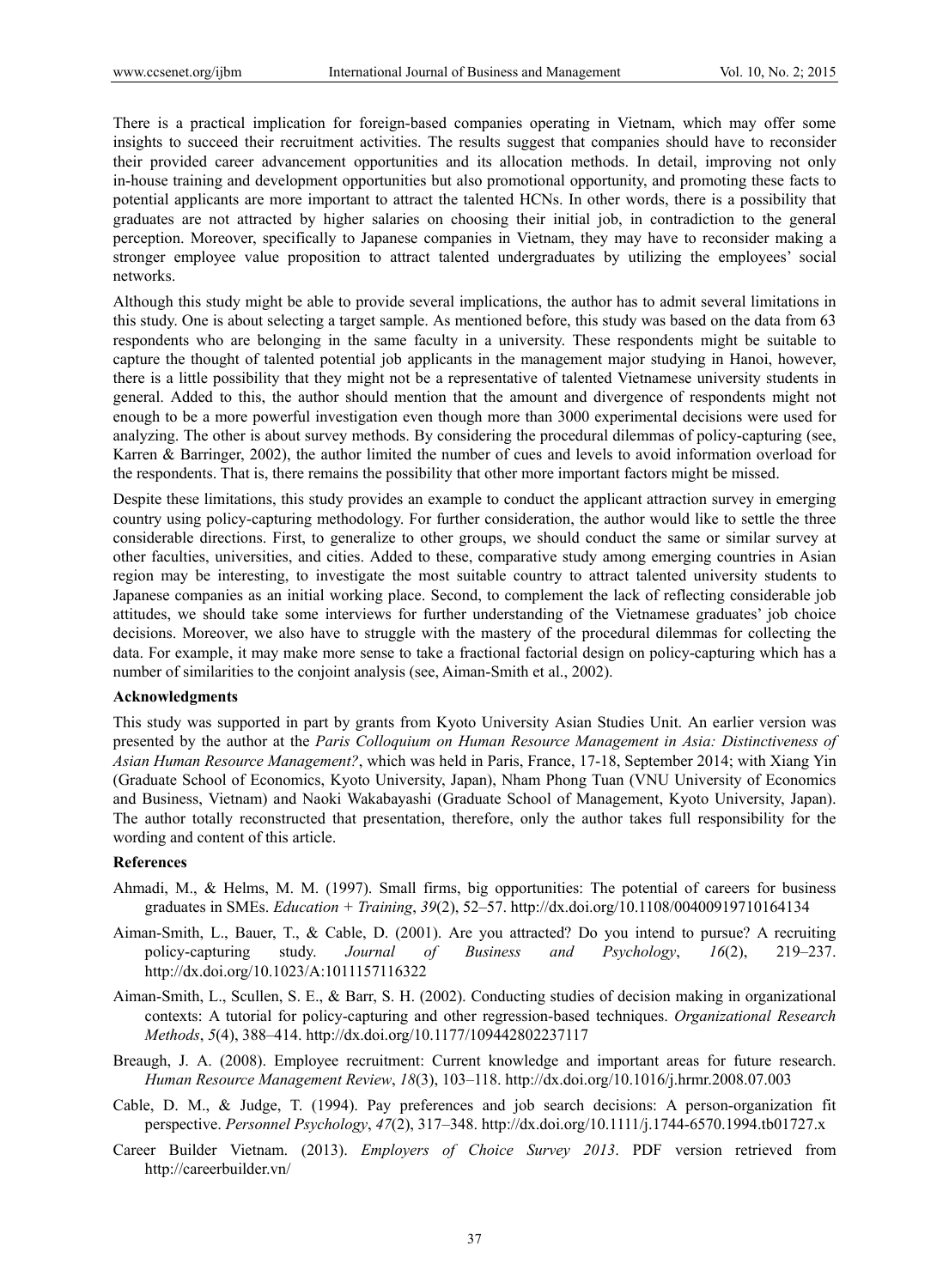- Caves, R. (2007). *Multinational Enterprise and Economic Analysis* (3rd ed.). Cambridge University Press.
- Chapman, D. S., Uggerslev, K. L., Carroll, S. A., Piasentin, K. A., & Jones, D. A. (2005). Applicant attraction to organizations and job choice: A meta-analytic review of the correlates of recruiting outcomes. *Journal of Applied Psychology*, *90*(5), 928–944. http://dx.doi.org/10.1037/0021-9010.90.5.928
- Collings, D. G., & Mellahi, K. (2009). Strategic talent management: A review and research agenda. *Human Resource Management Review*, *19*(4), 304–313. http://dx.doi.org/10.1016/j.hrmr.2009.04.001
- Collins, C. J. (2007). The interactive effects of recruitment practices and product awareness on job seekers' employer knowledge and application behaviors. *Journal of Applied Psychology*, *92*(1), 180–190. http://dx.doi.org/10.1037/0021-9010.92.1.180
- Cooksey, R. W. (1996). *Judgment Analysis: Theory, Methods, and Applications*. Academic Press.
- Duffy, R. D., & Sedlacek, E. (2007). The work value of first-year college students: Exploring group differences. *Career Development Quarterly*, *55*(4), 359–364. http://dx.doi.org/10.1002/j.2161-0045.2007.tb00090.x
- Dunn, W. S., Mount, M. K., Barrick, M. R., & Ones, D. S. (1995). Relative importance of personality and general mental ability in managers' judgments of applicant qualifications. *Journal of Applied Psychology*, *80*(4), 500–509. http://dx.doi.org/10.1037/0021-9010.80.4.500
- Ehrhart, K. H., & Ziegert, J. C. (2005). Why are individuals attracted to organizations? *Journal of Management*, *31*(6), 901–919. http://dx.doi.org/10.1177/0149206305279759
- Evans, P. A. L., Pucik, V., & Barsoux, J. L. (2002). *The Global Challenge: International Human Resource Management*. McGraw-Hill.
- Froese, F. J., Vo, A., & Garrett, T. (2010). Organizational attractiveness of foreign-based companies: A country of origin perspective. *International Journal of Selection and Assessment*, *18*(3), 271–281. http://dx.doi.org/10.1111/j.1468-2389.2010.00510.x
- Han, J., & Han, J. (2009). Network-based recruiting and applicant attraction in China: Insights from both organizational and individual perspectives. *International Journal of Human Resource Management*, *20*(11), 2228–2249. http://dx.doi.org/10.1080/09585190903239633
- Japan Bank for International Cooperation. (2013). *FY 2013 (25th) Survey Report on Overseas Business Operations by Japanese Manufacturing Companies*. Retrieved from https://www.jbic.go.jp/en/information/press/press-2013/1129-15929
- Japan External Trade Organization [JETRO]. (2012). *Fact Sheet of Vietnamese Economy 2012*. Retrieved from http://www.jetro.go.jp/
- Japan Institute for Labour Policy and Training [JILPT]. (2010). A survey report on the job awareness and practical use of highly skilled foreign personnel in Asian countries. *JILPT Research Material Series*, 80. (In Japanese)
- Judge, T. A., & Bretz, R. D. (1992). Effects of work values on job choice decisions. *Journal of Applied Psychology*, *77,* 261–271. http://dx.doi.org/10.1037/0021-9010.77.3.261
- Karren, R. J., & Barringer, M. (2002). A review and analysis of the policy-capturing in organizational research: Guidelines for research and practice. *Organizational Research Methods*, *5*(4), 337–362. http://dx.doi.org/10.1177/109442802237115
- Kim, S., Froese, F. J., & Cox, A. (2012). Applicant attraction to foreign companies: The case of Japanese companies in Vietnam. *Asia Pacific Journal of Human Resources*, *50*(4), 439–458. http://dx.doi.org/10.1111/j.1744-7941.2012.00038.x
- Lievens, F., & Chapman, D. S. (2009). Recruitment and selection. In A. Wilkinson, T. Redman, S. Snell, & N. Bacon (Eds.), *The SAGE Handbook of Human Resource Management* (pp. 133–154) Sage Publications.
- Michaels, E. H., Handfield-Jones, H., & Axelrod, B. (2001). *The War for Talent*. Harvard Business School Press.
- Moser, K. (2005). Recruitment sources and post-hire outcomes: The mediating role of unmet expectations. *International Journal of Selection and Assessment*, *13*(3), 188–197. http://dx.doi.org/10.1111/j.1468-2389.2005.00314.x
- Moy, J. W., & Lee, S. M. (2002). The career choice of business graduates: SMEs or MNCs? *Career Development International*, *7*(6), 339–347. http://dx.doi.org/10.1108/13620430210444367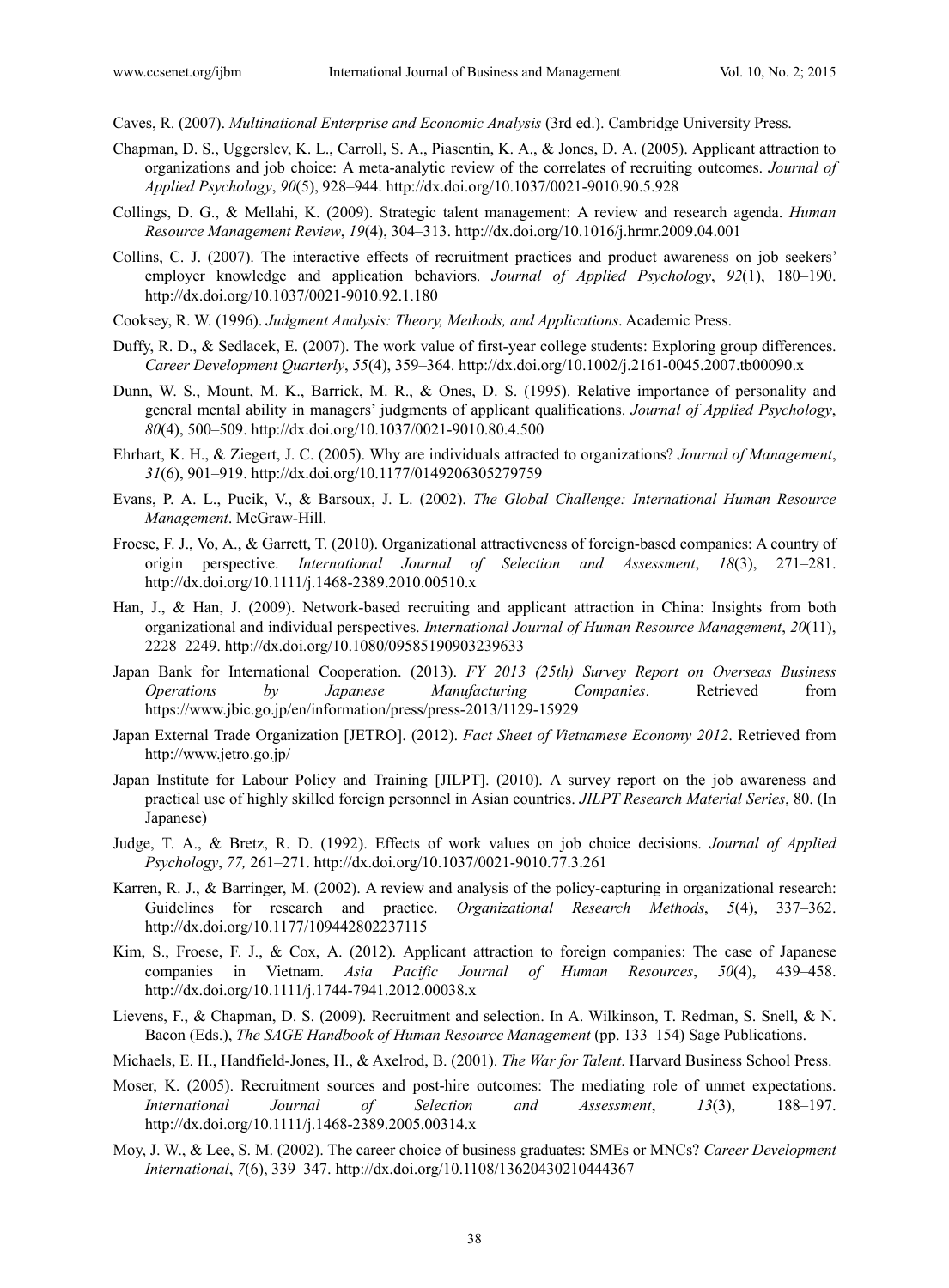- Newburry, W., Gardberg, N., & Belkin, L. (2006). Organizational attractiveness is in the eye of the beholder: The interaction of demographic characteristics with foreignness. *Journal of International Business Studies*, *37*(5), 666–686. http://dx.doi.org/10.1057/palgrave.jibs.8400218
- Nguyen, N. T., & Truong, Q. (2007). International briefing 18: Training and development in Vietnam. *International Journal of Training and Development*, *11*(2), 139–149. http://dx.doi.org/10.1111/j.1468-2419.2007.00275.x
- Perlmutter, H. V. (1969). The tortuous evolution of multinational enterprises. *Columbia Journal of World Business*, *1,* 9–18.
- Ployhart, R. E. (2006). Staffing in the 21st century: New challenges and strategic opportunities. *Journal of Management*, *32*(6), 868–897. http://dx.doi.org/10.1177/0149206306293625
- Robinson, P. A. (2003). The embeddedness of Japanese HRM practices: The case of recruiting. *Human Resource Management Review*, *13*(3), 439–455. http://dx.doi.org/10.1016/S1053-4822(03)00045-7
- Rynes, S. L., & Barber, A. E. (1990). Applicant attraction strategies: An organizational perspective. *Academy of Management Review*, *15*(2), 286–310. http://dx.doi.org/10.5465/AMR.1990.4308158
- Rynes, S. L., & Cable, D. M. (2003). Recruitment research in the twenty-first century. In W. Borman, D. Ilgen, and R. Klimoski (Eds.), *Handbook of Psychology: Industrial and Organizational Psychology* (Vol. 12. pp. 55–57). John Wiley. http://dx.doi.org/10.1002/0471264385.wei1204
- Rynes, S. L., & Lawler, J. (1983). A policy-capturing investigation of the role of expectancies in decisions to pursue job alternatives. *Journal of Applied Psychology*, *68*, 620–631. http://dx.doi.org/10.1037/0021-9010.68.4.620
- Rynes, S. L., Schwab, D. P., & Heneman, H. G. (1983). The role of pay and market pay variability in job application decisions. *Organizational Behavior and Human Performance*, *31,* 353–364. http://dx.doi.org/10.1016/0030-5073(83)90130-7
- Scullion, H., & Collings, D. G. (2006). *Global Staffing.* Routledge.
- Scullion, H., & Collings, D. G. (2010). *Global Talent Management.* Routledge.
- Tarique, I., & Schuler, R. (2010). Global talent management: Literature review, integrative framework, and suggestions for further research. *Journal of World Business*, *45*(2), 122–133. http://dx.doi.org/10.1016/j.jwb.2009.09.019
- Taylor, M. S., & Collins, C. J. (2000). Organizational recruitment: Enhancing the intersection of research and practice. In C. L. Cooper, and E. A. Locke (Eds.), *Industrial and Organizational Psychology: Linking Theory with Practice* (pp. 304–334). Blackwell Publishing.
- Trung, T. Q., & Swierczek, F. W. (2009). Skills development in higher education in Vietnam. *Asia Pacific Business Review*, *15*(4), 565–586. http://dx.doi.org/10.1080/13602380802364175
- Truong, Q. D., & Metzger, C. (2006). Quality of business graduates in Vietnamese institutions: Multiple perspectives. *Journal of Management Development*, *26*(7), 629–643. http://dx.doi.org/10.1108/02621710710761261
- Vietnam, General Statistical Office of Vietnam. (2013). *Vietnam Statistical Yearbook 2012*. Retrieved from http://www.gso.gov.vn/
- Vo, A. N. (2009). *The Transformation of Human Resource Management and Industrial Relations in Vietnam.* Chandos Publishing.
- Vo, A. N., & Hannif, Z. (2012). The transfer of training and development practices in Japanese subsidiaries in Vietnam. *Asia Pacific Journal of Human Resources*, *50*(1), 75–91. http://dx.doi.org/10.1111/j.1744-7941.2011.00007.x
- Wanous, J. P. (1973). Effects of a realistic job preview on job acceptance, job attitudes, and job survival. *Journal of Applied Psychology*, *58*(3), 327–332. http://dx.doi.org/10.1037/h0036305
- Yu, K. Y. T., & Cable, D. M. (2014). *The Oxford Handbook of Recruitment*. Oxford University Press.
- Zedeck, S. (1977). An information processing model and approach to the study of motivation. *Organizational Behavior and Human Performance*, *18,* 47–77. http://dx.doi.org/10.1016/0030-5073(77)90018-6